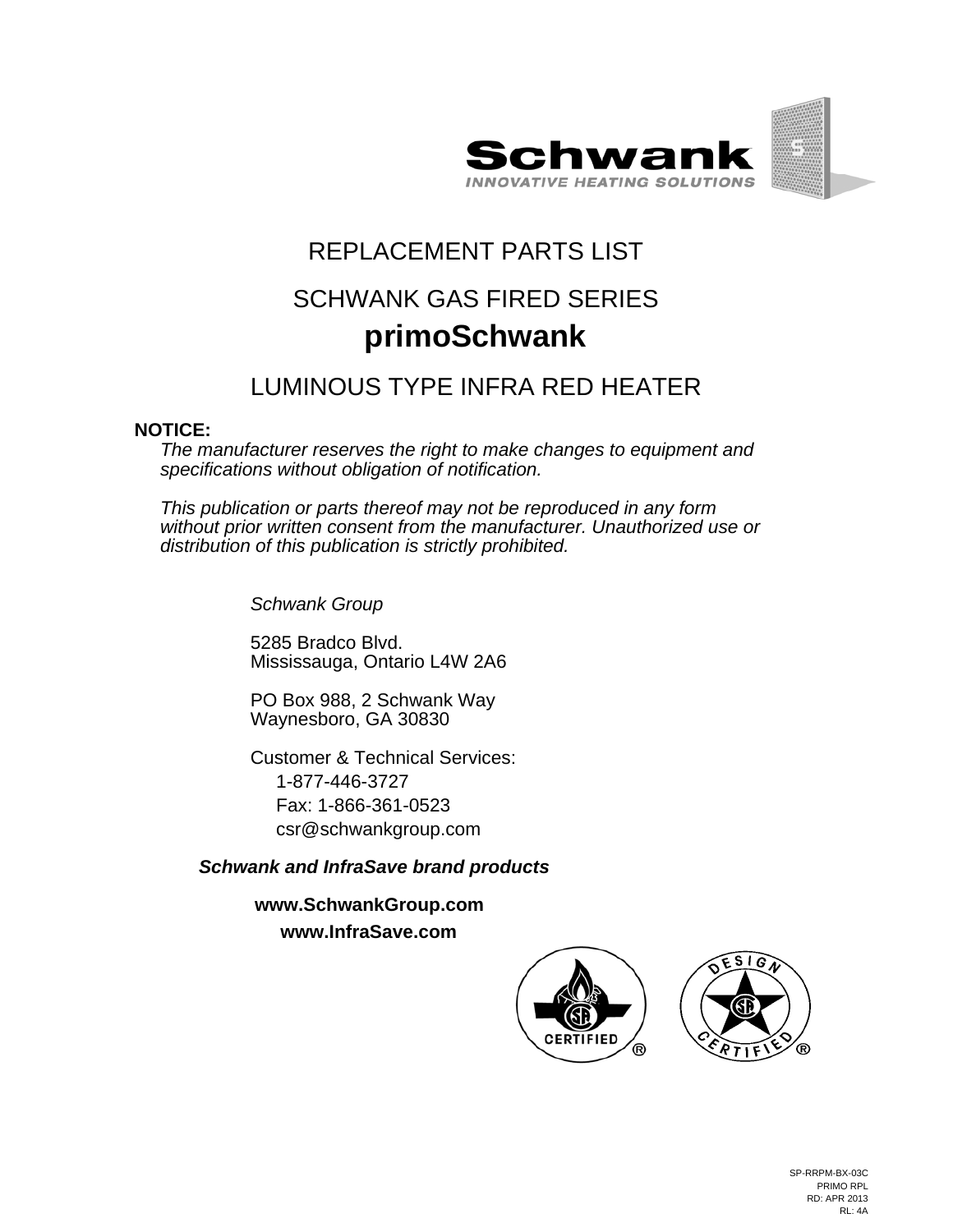| <b>ITEM</b> | <b>PART NUMBER</b>                       | <b>PART DESCRIPTION</b>                                           |                      |  |
|-------------|------------------------------------------|-------------------------------------------------------------------|----------------------|--|
| 2           | JO-0370-XX                               | <b>CERAMIC TILE</b>                                               |                      |  |
| 3           | JO-0343-XX                               | <b>TILE RETAINER</b>                                              |                      |  |
| 4           | <b>MAIN BURNER ORIFICE</b>               |                                                                   |                      |  |
|             | JO-0310-LP                               | MODEL PRIMO 10 LP                                                 |                      |  |
|             | JO-0310-NG                               | MODEL PRIMO 10 NG                                                 |                      |  |
|             | JO-0313-LP                               | MODEL PRIMO 15 LP                                                 |                      |  |
|             | JO-0313-NG                               | MODEL PRIMO 15 NG                                                 |                      |  |
|             | JO-0311-LP                               | MODEL PRIMO 20 LP                                                 |                      |  |
|             | JO-0311-NG                               | MODEL PRIMO 20 NG                                                 |                      |  |
|             | JO-0312-LP                               | MODEL PRIMO 30 LP                                                 |                      |  |
|             | JO-0312-NG                               | MODEL PRIMO 30 NG                                                 |                      |  |
| 5           | <b>ORIFICE HOLDER</b>                    |                                                                   |                      |  |
|             | JO-0307-XX                               | MODEL PRIMO 10                                                    |                      |  |
|             | JO-0307-AA                               | MODEL PRIMO 15                                                    |                      |  |
|             | JO-0308-XX                               | MODEL PRIMO 20                                                    |                      |  |
|             | JO-0309-XX                               | MODEL PRIMO 30                                                    |                      |  |
| 6           | <b>VENTURI AERATION RESTRICTOR PLATE</b> |                                                                   |                      |  |
|             | JO-0375-XX                               | MODEL PRIMO 10 (LP) (L.A.) #45                                    |                      |  |
|             | JO-0375-XX                               | MODEL PRIMO 15 (LP) (L.A.) #45                                    |                      |  |
|             | JO-0376-XX                               | MODEL PRIMO 15 (NG) (L.A.) #48                                    |                      |  |
|             | JO-0377-XX                               | MODEL PRIMO 20 (LP) (L.A.) 55 X 73                                |                      |  |
| 7           | JO-0315-XX                               | 1/2" X 1/2" UNION                                                 |                      |  |
| 8           | JS-0588-XX                               | 1/2" X 90 DEGREE ELBOW                                            |                      |  |
| 9           | JO-0316-XX                               | 1/2' NIPPLE                                                       |                      |  |
| 10          | <b>COMBINATION GAS VALVE</b>             |                                                                   |                      |  |
|             | JL-0701-XX                               | PRIMO NG (ALL SIZES)                                              |                      |  |
|             | JL-0703-AA                               | PRIMO LP (ALL SIZES)                                              |                      |  |
| 11          | <b>GASKET SET (NOT SHOWN)</b>            |                                                                   |                      |  |
|             | JO-0345-XX                               | MODEL PRIMO 10                                                    |                      |  |
|             | JO-0348-XX                               | MODEL PRIMO 15                                                    |                      |  |
|             | JO-0346-XX                               | MODEL PRIMO 20                                                    |                      |  |
|             | JO-0347-XX                               | MODEL PRIMO 30                                                    |                      |  |
| 12          | JX-0206-XX                               | <b>CONTROL BRACKET</b>                                            |                      |  |
| 13          | <b>DIRECT SPARK IGNITION CONTROL</b>     |                                                                   |                      |  |
|             | JP-2573-FW                               | DSI - FENWAL 3 TRIAL 24VAC - PRIMO-3T 10 to 30                    | Serial #: PR3Txxxxxx |  |
|             | JX-0202-XX                               | HONEYWELL S87C CONTROLLER - primoSchwank 10 to 30                 | Serial #: PRXXxxxxxx |  |
|             | JX-0201-DD                               | FENWAL DOUBLE IGNITION CONTROLLER - primoSchwank 40               |                      |  |
|             | JX-0202-PX                               | HONEYWELL S87C REPLACEMENT KIT FOR SYNETEK 3 TRY IGNITION CONTROL |                      |  |
| 14          | HIGH VOLTAGE WIRE - SPARK                |                                                                   |                      |  |
|             | JO-0323-XX                               | STANDARD                                                          |                      |  |
| 15          | <b>WIRES WITH TERMINALS</b>              |                                                                   |                      |  |
|             | JX-0229-VA                               | LOW VOLTAGE WIRE - VALVE                                          |                      |  |
|             | JX-0229-GR                               | LOW VOLTAGE WIRE - GROUND                                         |                      |  |
| 16          | JO-0344-XX                               | PRIMO TILE HOLDER                                                 |                      |  |
| 17          | JO-0305-XX                               | <b>IGNITER SENSOR</b>                                             |                      |  |

\* **PLEASE SEE YOUR CURRENT PRICE LIST**